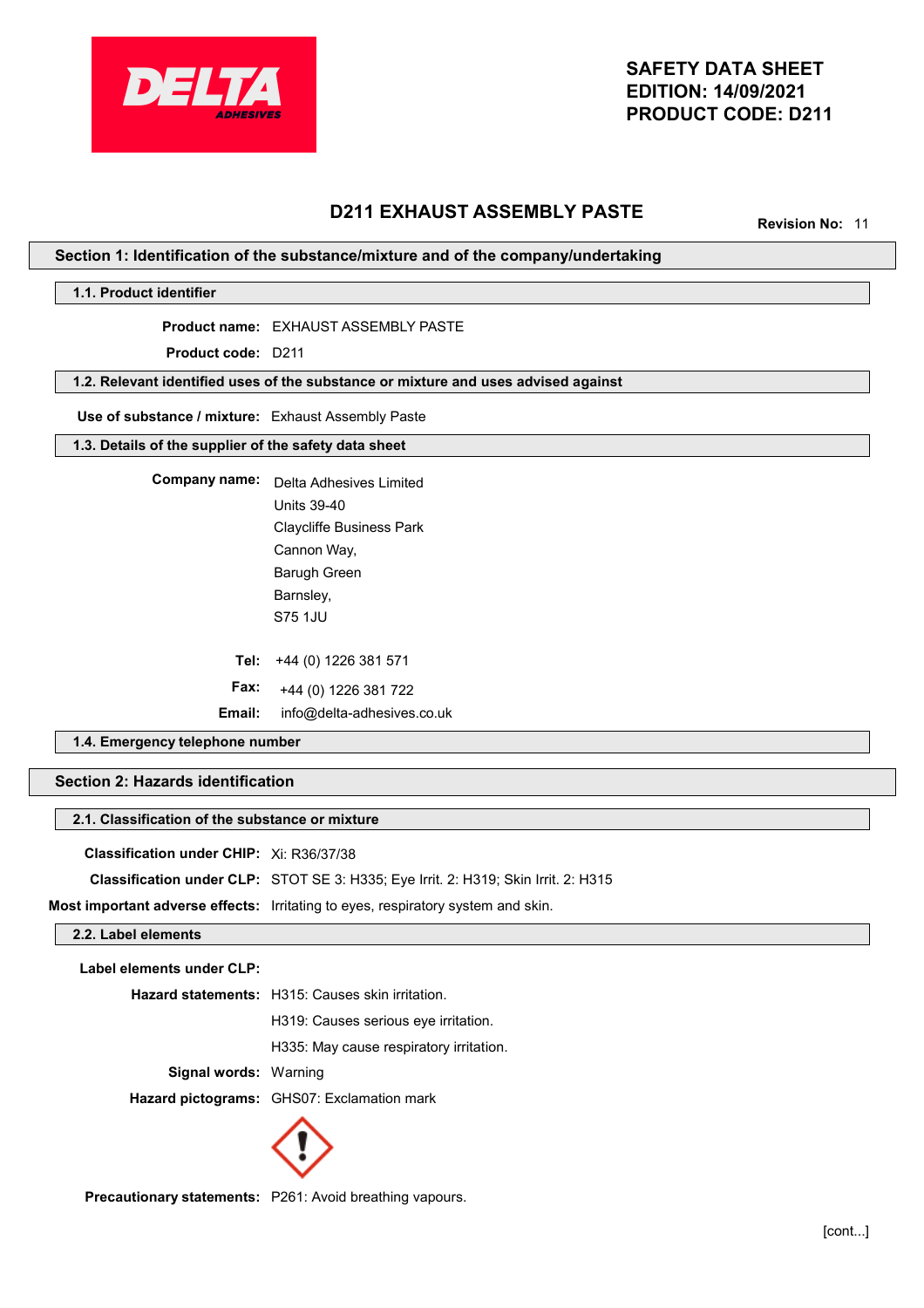



**Page:** 2

P264: Wash exposed skin thoroughly after handling. P271: Use only outdoors or in a well-ventilated area. P280: Wear protective gloves/protective clothing/eye protection/face protection. P302+352: IF ON SKIN: Wash with plenty of soap and water. P304+340: IF INHALED: Remove victim to fresh air and keep at rest in a position comfortable for breathing. P305+351+338: IF IN EYES: Rinse cautiously with water for several minutes. Remove contact lenses, if present and easy to do. Continue rinsing. P312: Call a POISON CENTER or doctor if you feel unwell. P332+313: If skin irritation occurs: Get medical advice/attention. P337+313: If eye irritation persists: Get medical advice/attention. P403+233: Store in a well-ventilated place. Keep container tightly closed. P501: Dispose of contents/container to comply with Local, National and International regulations. **Label elements under CHIP: Hazard symbols:** Irritant.



**Risk phrases:** R36/37/38: Irritating to eyes, respiratory system and skin. **Safety phrases:** S2: Keep out of the reach of children. S46: If swallowed, seek medical advice immediately and show this container or label.

**2.3. Other hazards**

**PBT:** This product is not identified as a PBT/vPvB substance.

## **Section 3: Composition/information on ingredients**

**3.2. Mixtures**

#### **Hazardous ingredients:**

SODIUM SILICATE

| EINECS  | CAS       | CHIP<br>Classification | Classification<br>D<br>◡∟ | ⊵ercent |
|---------|-----------|------------------------|---------------------------|---------|
| 2156874 | 1344-09-8 | Xi:<br>R36/37/38       |                           | 10-30%  |

### **Section 4: First aid measures**

## **4.1. Description of first aid measures**

**Skin contact:** Remove all contaminated clothes and footwear immediately unless stuck to skin. Wash

immediately with plenty of soap and water.

**Eye contact:** Bathe the eye with running water for 15 minutes. Consult a doctor.

**Ingestion:** Wash out mouth with water. Give 1 cup of water to drink every 10 minutes. Consult a doctor.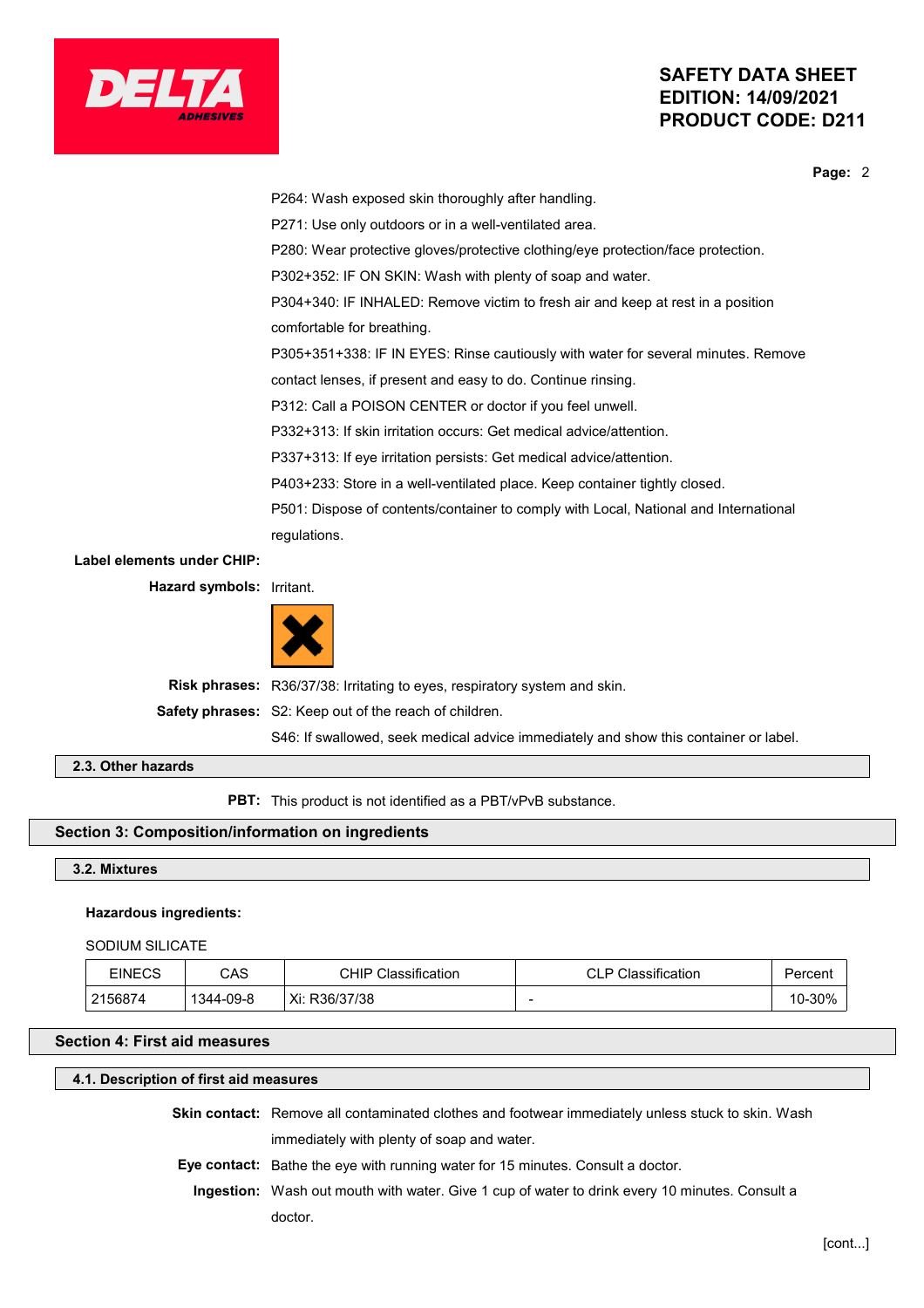

**Page:** 3

**Inhalation:** Remove casualty from exposure ensuring one's own safety whilst doing so. Consult a doctor.

# **4.2. Most important symptoms and effects, both acute and delayed**

**Skin contact:** There may be irritation and redness at the site of contact.

**Eye contact:** There may be irritation and redness. The eyes may water profusely.

**Ingestion:** There may be soreness and redness of the mouth and throat.

**Inhalation:** There may be irritation of the throat with a feeling of tightness in the chest. Exposure may cause coughing or wheezing.

**Delayed / immediate effects:** Immediate effects can be expected after short-term exposure.

#### **4.3. Indication of any immediate medical attention and special treatment needed**

**Immediate / special treatment:** Eye bathing equipment should be available on the premises.

#### **Section 5: Fire-fighting measures**

#### **5.1. Extinguishing media**

**Extinguishing media:** Suitable extinguishing media for the surrounding fire should be used.

#### **5.2. Special hazards arising from the substance or mixture**

**Exposure hazards:** In combustion emits toxic fumes.

#### **5.3. Advice for fire-fighters**

**Advice for fire-fighters:** Wear self-contained breathing apparatus. Wear protective clothing to prevent contact

with skin and eyes.

## **Section 6: Accidental release measures**

### **6.1. Personal precautions, protective equipment and emergency procedures**

**Personal precautions:** Refer to section 8 of SDS for personal protection details.

#### **6.2. Environmental precautions**

**Environmental precautions:** Do not discharge into drains or rivers.

## **6.3. Methods and material for containment and cleaning up**

**Clean-up procedures:** Transfer to a closable, labelled salvage container for disposal by an appropriate

# method.

## **6.4. Reference to other sections**

**Reference to other sections:** Refer to section 8 of SDS.

## **Section 7: Handling and storage**

## **7.1. Precautions for safe handling**

**Handling requirements:** Avoid direct contact with the substance. Ensure there is sufficient ventilation of the area.

Do not handle in a confined space.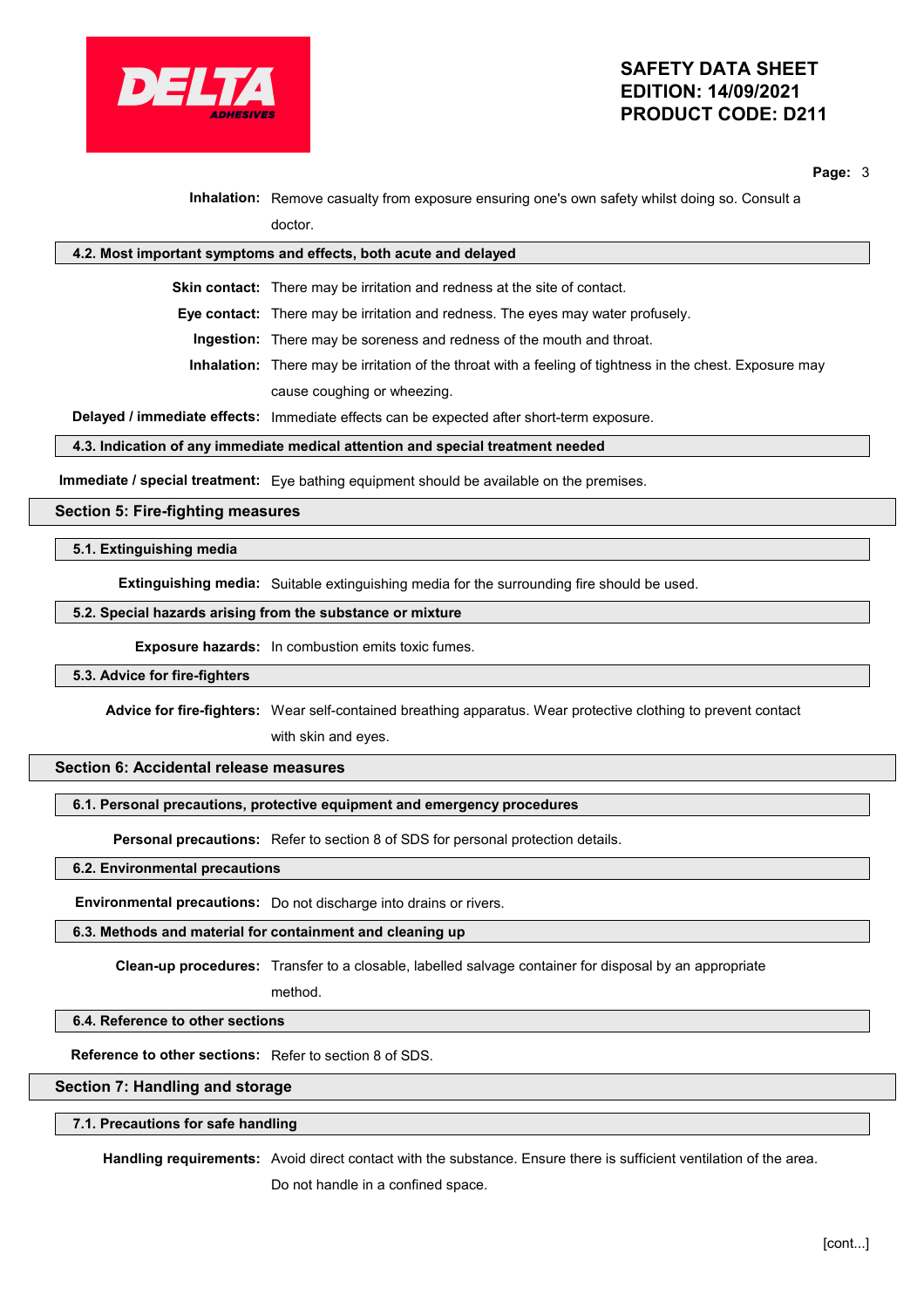

**Page:** 4

| 7.2. Conditions for safe storage, including any incompatibilities |                                                                                                |
|-------------------------------------------------------------------|------------------------------------------------------------------------------------------------|
|                                                                   | <b>Storage conditions:</b> Store in cool, well ventilated area. Keep container tightly closed. |
|                                                                   | <b>Suitable packaging:</b> Must only be kept in original packaging.                            |
| 7.3. Specific end use(s)                                          |                                                                                                |
| <b>Specific end use(s):</b> No data available.                    |                                                                                                |
| Section 8: Exposure controls/personal protection                  |                                                                                                |
|                                                                   |                                                                                                |

## **8.1. Control parameters**

**Workplace exposure limits:** No data available.

## **DNEL/PNEC Values**

**DNEL / PNEC** No data available.

## **8.2. Exposure controls**

**Engineering measures:** Ensure there is sufficient ventilation of the area.

**Respiratory protection:** Not required under normal use

**Hand protection:** Protective gloves.

**Eye protection:** Safety glasses. Ensure eye bath is to hand.

**Skin protection:** Protective clothing.

## **Section 9: Physical and chemical properties**

## **9.1. Information on basic physical and chemical properties**

| <b>State: Paste</b>                 |                                            |          |
|-------------------------------------|--------------------------------------------|----------|
| <b>Colour: Various</b>              |                                            |          |
|                                     | <b>Odour:</b> Barely perceptible odour     |          |
| <b>Evaporation rate: Negligible</b> |                                            |          |
|                                     | Solubility in water: Miscible when uncured |          |
| <b>Viscosity: Viscous</b>           |                                            |          |
| Relative density: 1.80 - 1.90       |                                            | pH: 10.5 |

**9.2. Other information**

**Other information:** No data available.

## **Section 10: Stability and reactivity**

**10.1. Reactivity**

**Reactivity:** Stable under recommended transport or storage conditions.

**10.2. Chemical stability**

**Chemical stability:** Stable under normal conditions.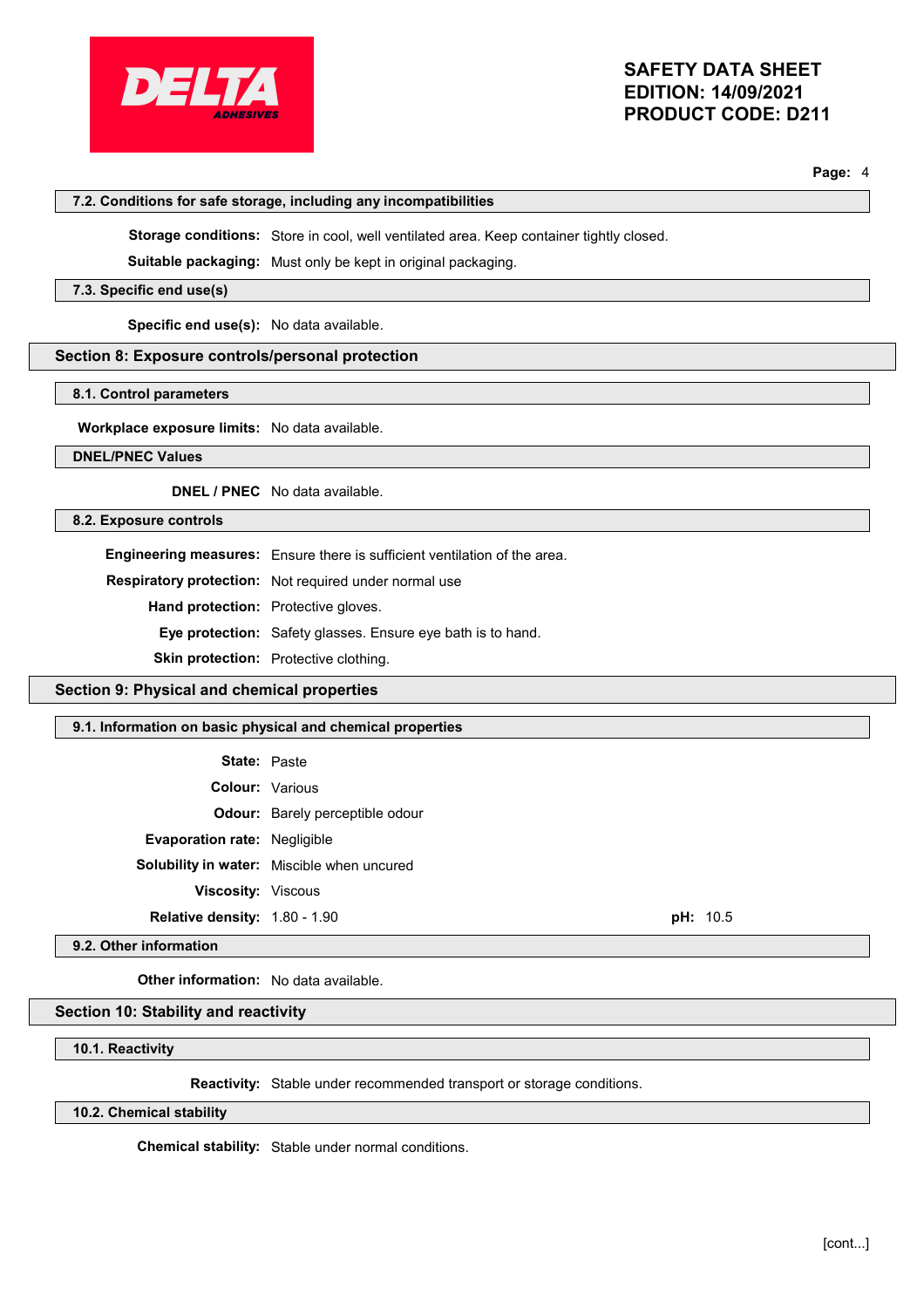

**Page:** 5

## **10.3. Possibility of hazardous reactions**

**Hazardous reactions:** Hazardous reactions will not occur under normal transport or storage conditions.

Decomposition may occur on exposure to conditions or materials listed below.

#### **10.4. Conditions to avoid**

**Conditions to avoid:** Heat.

## **10.5. Incompatible materials**

**Materials to avoid:** Strong oxidising agents. Strong acids.

#### **10.6. Hazardous decomposition products**

**Haz. decomp. products:** In combustion emits toxic fumes.

## **Section 11: Toxicological information**

## **11.1. Information on toxicological effects**

#### **Relevant effects for mixture:**

| Effect     | Route                 | <b>Basis</b>             |
|------------|-----------------------|--------------------------|
| Irritation | <b>INH DRM</b><br>OPT | Hazardous:<br>calculated |

**Symptoms / routes of exposure**

**Skin contact:** There may be irritation and redness at the site of contact.

**Eye contact:** There may be irritation and redness. The eyes may water profusely.

**Ingestion:** There may be soreness and redness of the mouth and throat.

**Inhalation:** There may be irritation of the throat with a feeling of tightness in the chest. Exposure may cause coughing or wheezing.

**Delayed / immediate effects:** Immediate effects can be expected after short-term exposure.

## **Section 12: Ecological information**

**12.1. Toxicity**

**Ecotoxicity values:** No data available.

## **12.2. Persistence and degradability**

**Persistence and degradability:** No data available.

**12.3. Bioaccumulative potential**

**Bioaccumulative potential:** No data available.

**12.4. Mobility in soil**

**Mobility:** Non-volatile.

## **12.5. Results of PBT and vPvB assessment**

**PBT identification:** This product is not identified as a PBT/vPvB substance.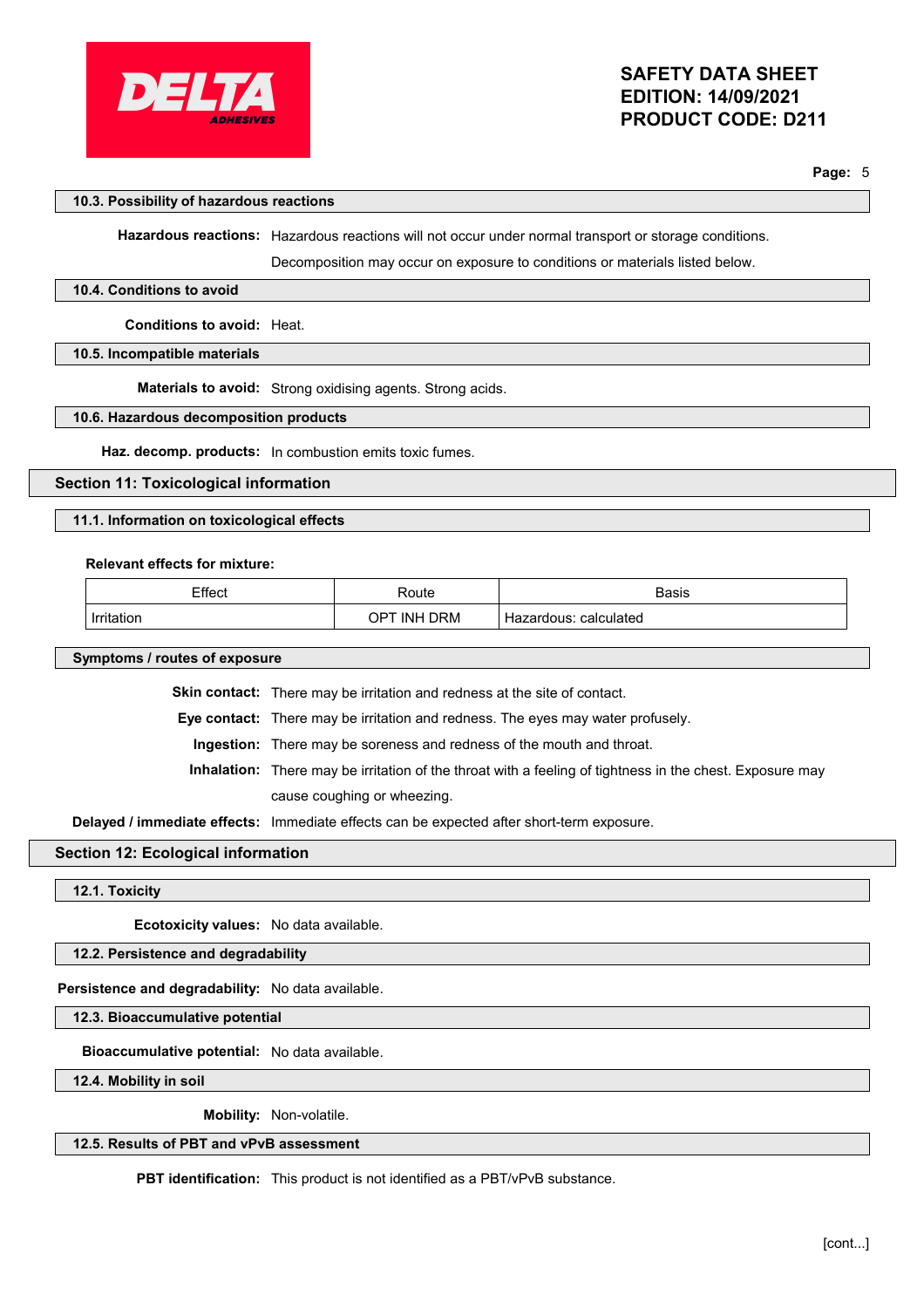

**Page:** 6

## **12.6. Other adverse effects**

**Other adverse effects:** No data available.

## **Section 13: Disposal considerations**

#### **13.1. Waste treatment methods**

**Disposal operations:** Transfer to a suitable container and arrange for collection by specialised disposal company.

**Disposal of packaging:** Dispose of as normal industrial waste.

**NB:** The user's attention is drawn to the possible existence of regional or national

regulations regarding disposal.

## **Section 14: Transport information**

**14.1. UN number**

**UN number:** UN3262

**14.2. UN proper shipping name**

**Shipping name:** CORROSIVE SOLID, BASIC, INORGANIC, N.O.S.

(SODIUM SILICATE)

#### **14.3. Transport hazard class(es)**

**Transport class:** 8

**14.4. Packing group**

**Packing group: III**

**14.5. Environmental hazards**

**Environmentally hazardous:** No **Marine pollutant:** No

**14.6. Special precautions for user**

**Special precautions:** No special precautions.

**Tunnel code:** E

**Transport category:** 1

#### **Section 15: Regulatory information**

**15.1. Safety, health and environmental regulations/legislation specific for the substance or mixture**

**15.2. Chemical Safety Assessment**

## **Section 16: Other information**

## **Other information**

**Other information:** This safety data sheet is prepared in accordance with Commission Regulation (EU) No

453/2010.

\* indicates text in the SDS which has changed since the last revision.